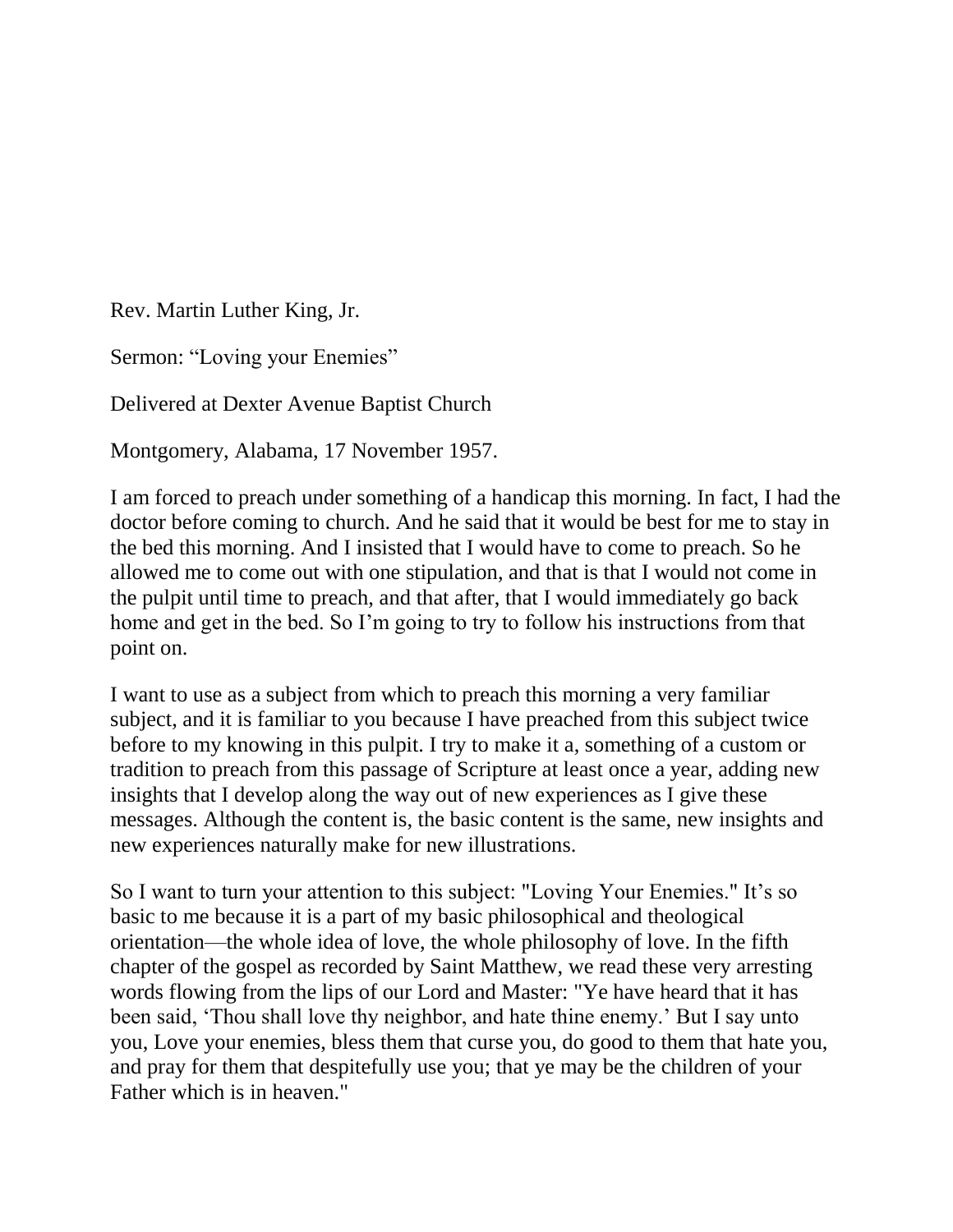Certainly these are great words, words lifted to cosmic proportions. And over the centuries, many persons have argued that this is an extremely difficult command. Many would go so far as to say that it just isn't possible to move out into the actual practice of this glorious command. They would go on to say that this is just additional proof that Jesus was an impractical idealist who never quite came down to earth. So the arguments abound. But far from being an impractical idealist, Jesus has become the practical realist. The words of this text glitter in our eyes with a new urgency. Far from being the pious injunction of a utopian dreamer, this command is an absolute necessity for the survival of our civilization. Yes, it is love that will save our world and our civilization, love even for enemies.

Now let me hasten to say that Jesus was very serious when he gave this command; he wasn't playing. He realized that it's hard to love your enemies. He realized that it's difficult to love those persons who seek to defeat you, those persons who say evil things about you. He realized that it was painfully hard, pressingly hard. But he wasn't playing. And we cannot dismiss this passage as just another example of Oriental hyperbole, just a sort of exaggeration to get over the point. This is a basic philosophy of all that we hear coming from the lips of our Master. Because Jesus wasn't playing; because he was serious, we have the Christian and moral responsibility to seek to discover the meaning of these words, and to discover how we can live out this command, and why we should live by this command.

Now first let us deal with this question, which is the practical question: How do you go about loving your enemies? I think the first thing is this: In order to love your enemies, you must begin by analyzing self. And I'm sure that seems strange to you, that I start out telling you this morning that you love your enemies by beginning with a look at self. It seems to me that that is the first and foremost way to come to an adequate discovery to the how of this situation.

Now, I'm aware of the fact that some people will not like you, not because of something you have done to them, but they just won't like you. I'm quite aware of that. Some people aren't going to like the way you walk; some people aren't going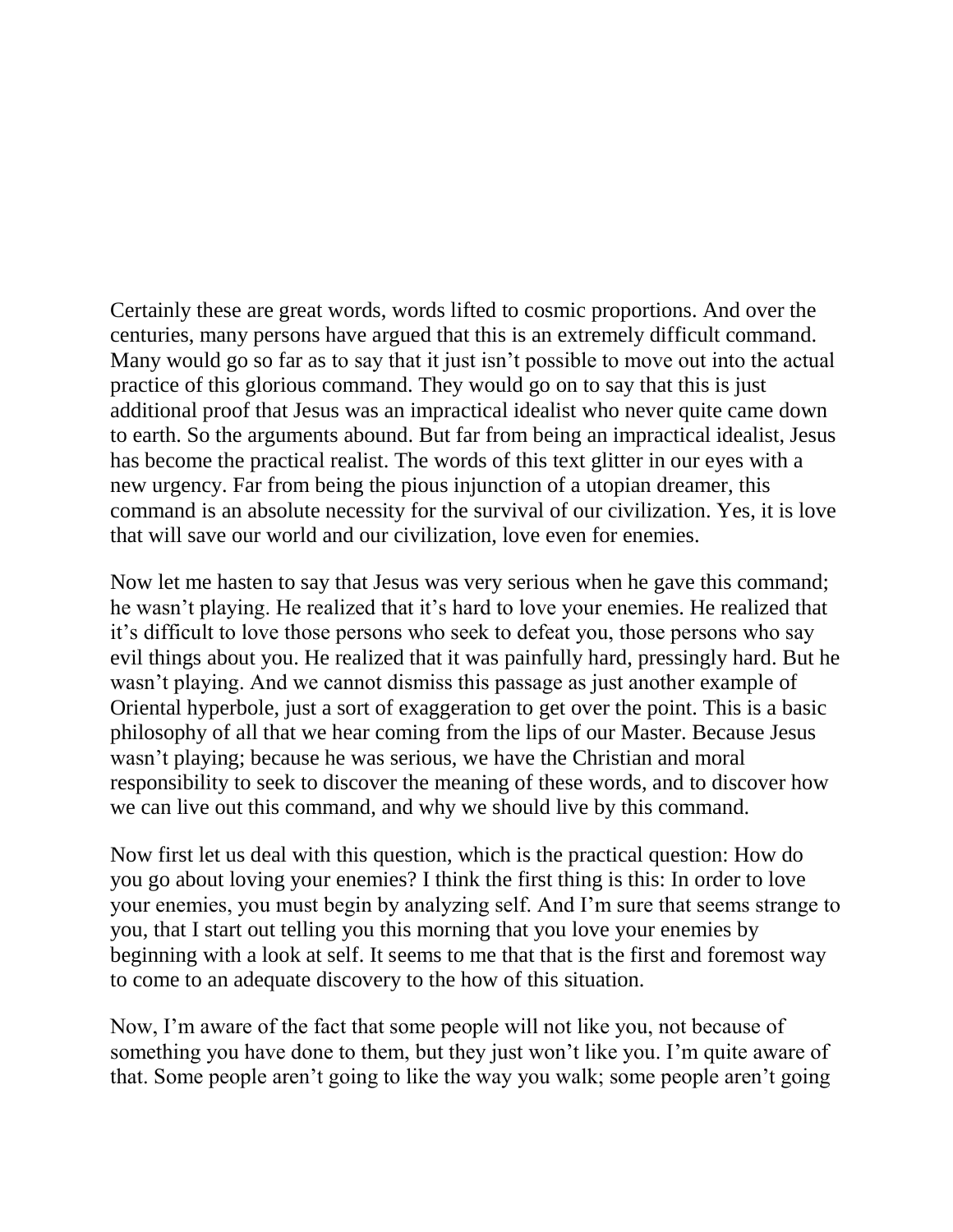to like the way you talk. Some people aren't going to like you because you can do your job better than they can do theirs.

Some people aren't going to like you because other people like you, and because you're popular, and because you're well-liked, they aren't going to like you. Some people aren't going to like you because your hair is a little shorter than theirs or your hair is a little longer than theirs. Some people aren't going to like you because your skin is a little brighter than theirs; and others aren't going to like you because your skin is a little darker than theirs. So that some people aren't going to like you. They're going to dislike you, not because of something that you've done to them, but because of various jealous reactions and other reactions that are so prevalent in human nature.

But after looking at these things and admitting these things, we must face the fact that an individual might dislike us because of something that we've done deep down in the past, some personality attribute that we possess, something that we've done deep down in the past and we've forgotten about it; but it was that something that aroused the hate response within the individual. That is why I say, begin with yourself. There might be something within you that arouses the tragic hate response in the other individual.

This is true in our international struggle. We look at the struggle, the ideological struggle between communism on the one hand and democracy on the other, and we see the struggle between America and Russia. Now certainly, we can never give our allegiance to the Russian way of life, to the communistic way of life, because communism is based on an ethical relativism and a metaphysical materialism that no Christian can accept. When we look at the methods of communism, a philosophy where somehow the end justifies the means, we cannot accept that because we believe as Christians that the end is pre-existent in the means. But in spite of all of the weaknesses and evils inherent in communism, we must at the same time see the weaknesses and evils within democracy.

Democracy is the greatest form of government to my mind that man has ever conceived, but the weakness is that we have never touched it. Isn't it true that we have often taken necessities from the masses to give luxuries to the classes? Isn't it true that we have often in our democracy trampled over individuals and races with the iron feet of oppression? Isn't it true that through our Western powers we have perpetuated colonialism and imperialism?

And all of these things must be taken under consideration as we look at Russia. We must face the fact that the rhythmic beat of the deep rumblings of discontent from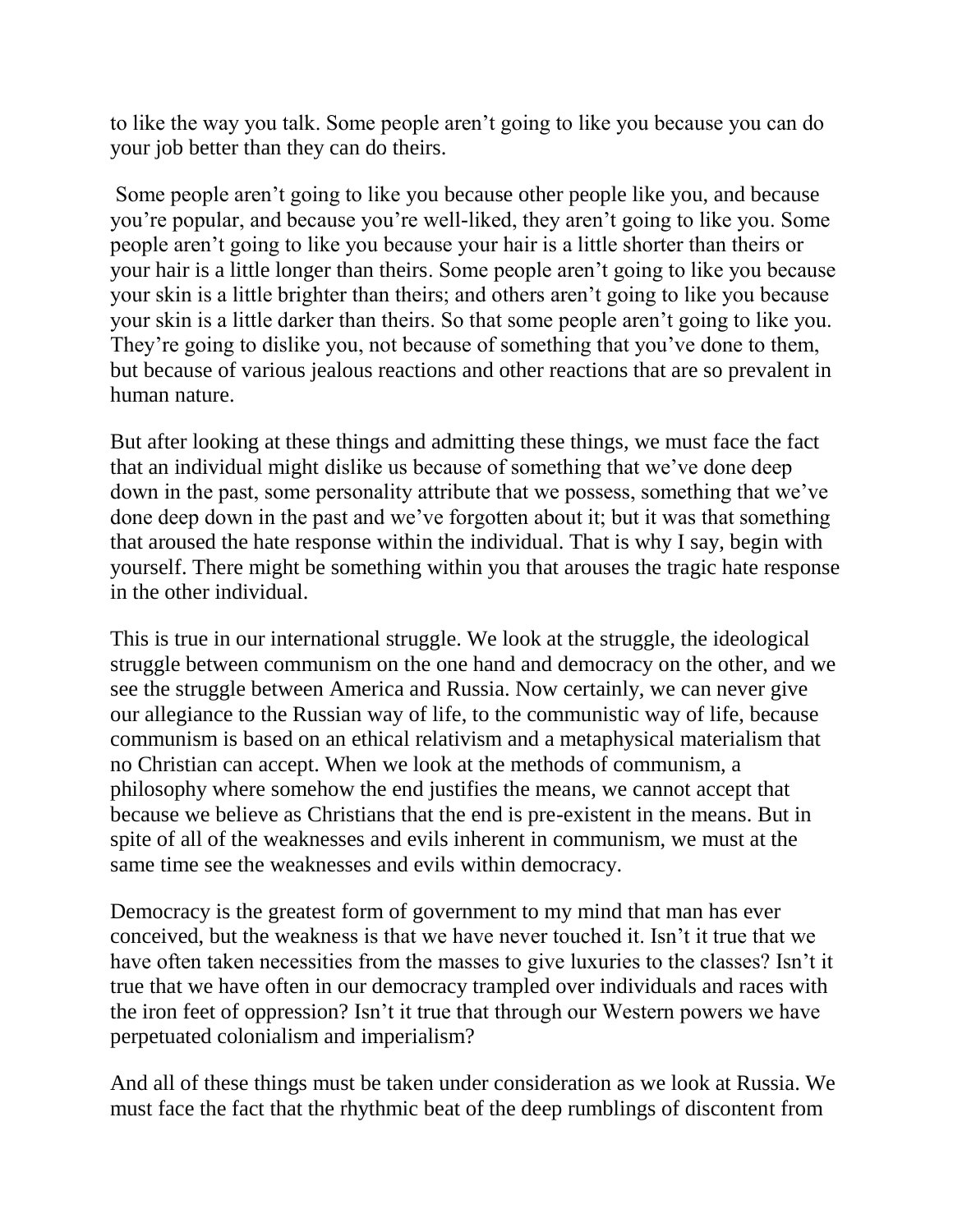Asia and Africa is at bottom a revolt against the imperialism and colonialism perpetuated by Western civilization all these many years. The success of communism in the world today is due to the failure of democracy to live up to the noble ideals and principles inherent in its system.

And this is what Jesus means when he said: "How is it that you can see the mote in your brother's eye and not see the beam in your own eye?" Or to put it in Moffatt's translation: "How is it that you see the splinter in your brother's eye and fail to see the plank in your own eye?" And this is one of the tragedies of human nature. So we begin to love our enemies and love those persons that hate us whether in collective life or individual life by looking at ourselves.

A second thing that an individual must do in seeking to love his enemy is to discover the element of good in his enemy, and every time you begin to hate that person and think of hating that person, realize that there is some good there and look at those good points which will over-balance the bad points.

I've said to you on many occasions that each of us is something of a schizophrenic personality. We're split up and divided against ourselves. And there is something of a civil war going on within all of our lives. There is a recalcitrant South of our soul revolting against the North of our soul. And there is this continual struggle within the very structure of every individual life. There is something within all of us that causes us to cry out with Ovid, the Latin poet, "I see and approve the better things of life, but the evil things I do." There is something within all of us that causes us to cry out with Plato that the human personality is like a charioteer with two headstrong horses, each wanting to go in different directions. There is something within each of us that causes us to cry out with Goethe, "There is enough stuff in me to make both a gentleman and a rogue." There is something within each of us that causes us to cry out with Apostle Paul, "I see and approve the better things of life, but the evil things I do."

So somehow the "isness" of our present nature is out of harmony with the eternal "oughtness" that forever confronts us. And this simply means this: That within the best of us, there is some evil, and within the worst of us, there is some good. When we come to see this, we take a different attitude toward individuals. The person who hates you most has some good in him; even the nation that hates you most has some good in it; even the race that hates you most has some good in it. And when you come to the point that you look in the face of every man and see deep down within him what religion calls "the image of God," you begin to love him in spite of. No matter what he does, you see God's image there. There is an element of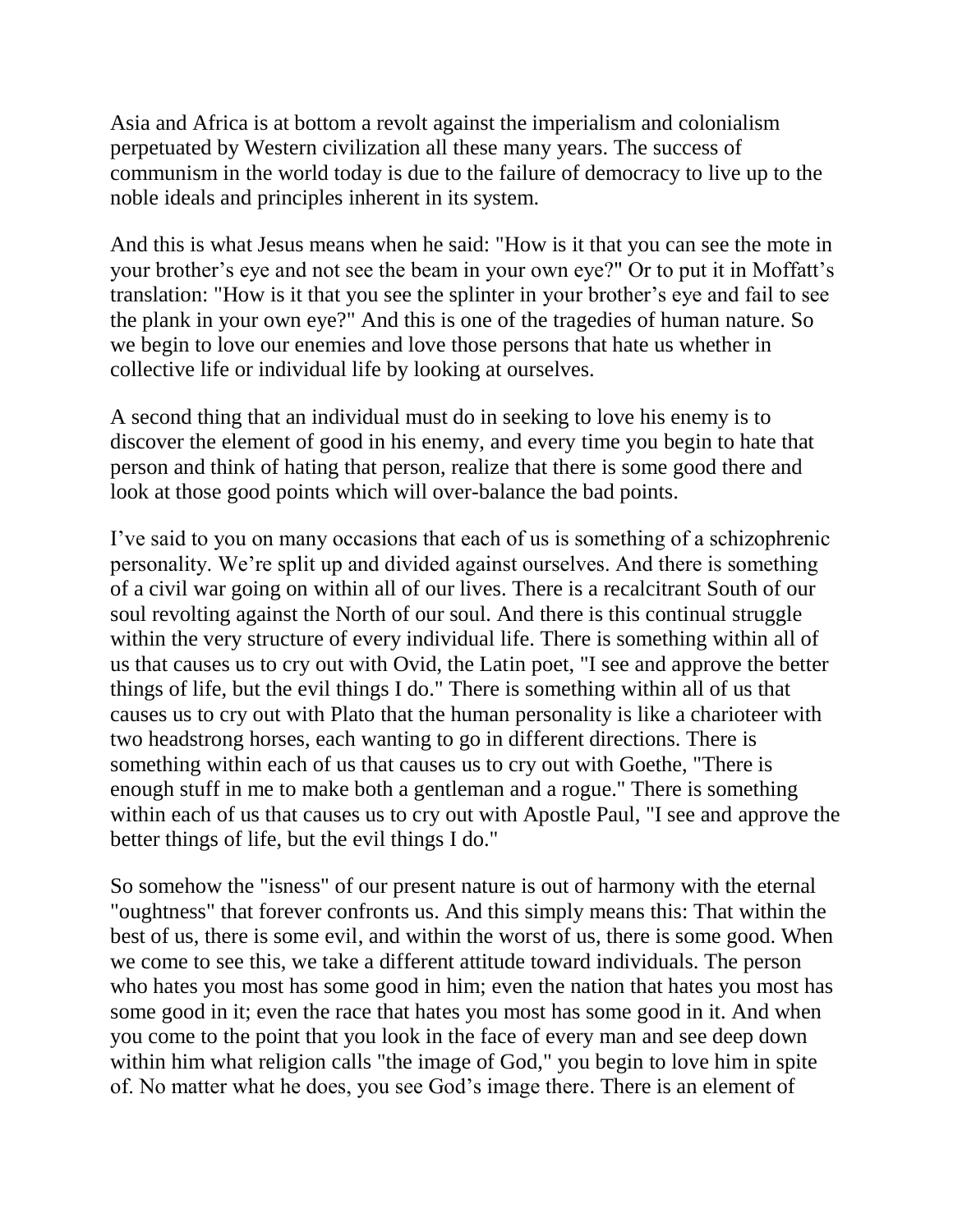goodness that he can never sluff off. Discover the element of good in your enemy. And as you seek to hate him, find the center of goodness and place your attention there and you will take a new attitude.

Another way that you love your enemy is this: When the opportunity presents itself for you to defeat your enemy, that is the time which you must not do it. There will come a time, in many instances, when the person who hates you most, the person who has misused you most, the person who has gossiped about you most, the person who has spread false rumors about you most, there will come a time when you will have an opportunity to defeat that person. It might be in terms of a recommendation for a job; it might be in terms of helping that person to make some move in life. That's the time you must not do it. That is the meaning of love. In the final analysis, love is not this sentimental something that we talk about. It's not merely an emotional something. Love is creative, understanding goodwill for all men. It is the refusal to defeat any individual. When you rise to the level of love, of its great beauty and power, you seek only to defeat evil systems. Individuals who happen to be caught up in that system, you love, but you seek to defeat the system.

The Greek language, as I've said so often before, is very powerful at this point. It comes to our aid beautifully in giving us the real meaning and depth of the whole philosophy of love. And I think it is quite apropos at this point, for you see the Greek language has three words for love, interestingly enough. It talks about love as *eros.* That's one word for love. *Eros* is a sort of, aesthetic love.

Plato talks about it a great deal in his dialogues, a sort of yearning of the soul for the realm of the gods. And it's come to us to be a sort of romantic love, though it's a beautiful love. Everybody has experienced *eros* in all of its beauty when you find some individual that is attractive to you and that you pour out all of your like and your love on that individual. That is *eros,* you see, and it's a powerful, beautiful love that is given to us through all of the beauty of literature; we read about it.

Then the Greek language talks about *philia,* and that's another type of love that's also beautiful. It is a sort of intimate affection between personal friends. And this is the type of love that you have for those persons that you're friendly with, your intimate friends, or people that you call on the telephone and you go by to have dinner with, and your roommate in college and that type of thing. It's a sort of reciprocal love. On this level, you like a person because that person likes you. You love on this level, because you are loved. You love on this level, because there's something about the person you love that is likeable to you. This too is a beautiful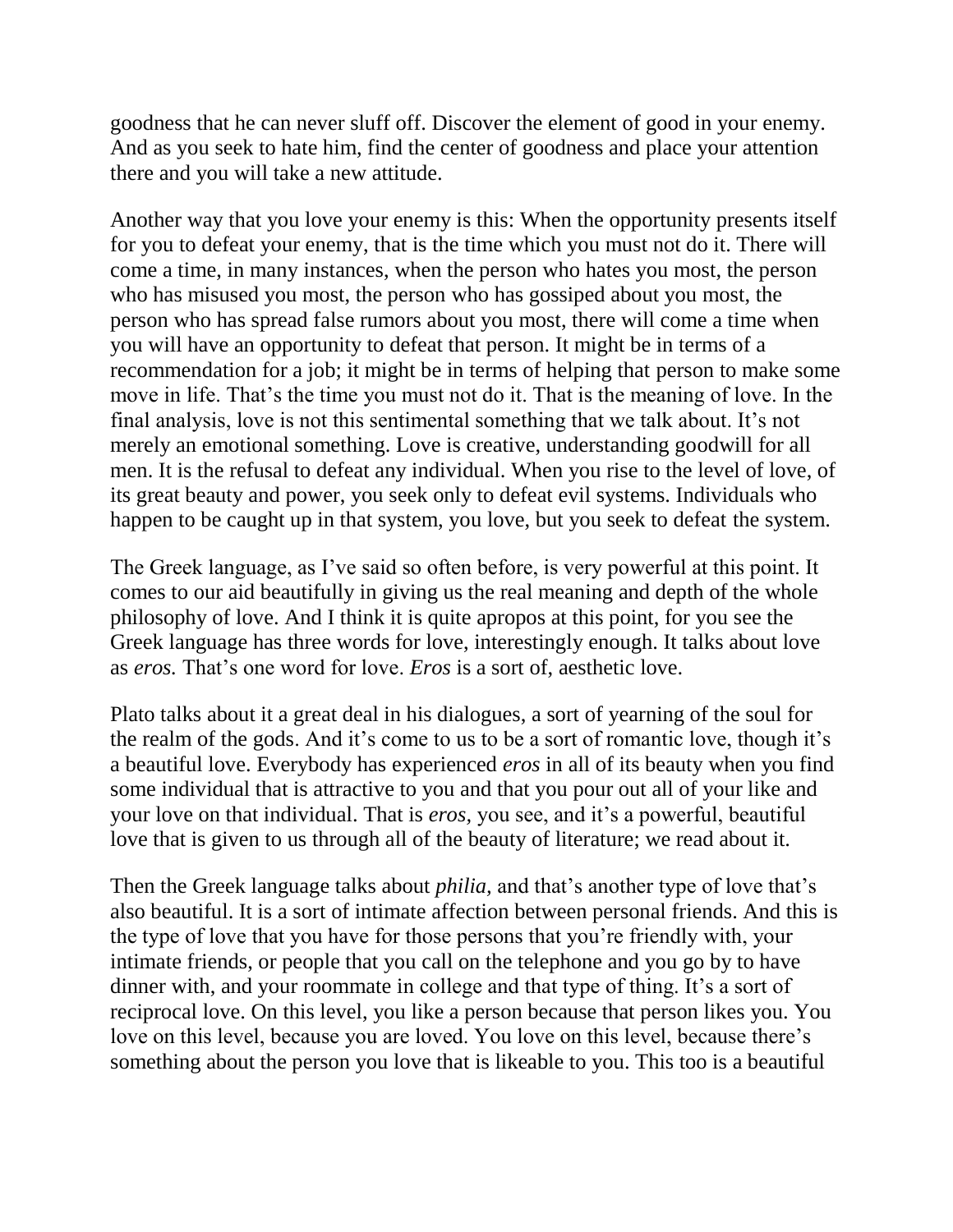love. You can communicate with a person; you have certain things in common; you like to do things together. This is *philia.*

The Greek language comes out with another word for love. It is the word *agape*. And agape is more than *eros*; *agape* is more than *philia*; *agape* is something of the understanding, creative, redemptive goodwill for all men. It is a love that seeks nothing in return. It is an overflowing love; it's what theologians would call the love of God working in the lives of men. And when you rise to love on this level, you begin to love men, not because they are likeable, but because God loves them. You look at every man, and you love him because you know God loves him. And he might be the worst person you've ever seen.

And this is what Jesus means in this very passage when he says, "Love your enemy." And it's significant that he does not say, "Like your enemy." Like is a sentimental something, an affectionate something. There are a lot of people that I find it difficult to like. I don't like what they do to me. I don't like what they say about me and other people. I don't like their attitudes. I don't like some of the things they're doing. I don't like them.

But Jesus says love them. And love is greater than like. Love is understanding, redemptive goodwill for all men, so that you love everybody, because God loves them. You refuse to do anything that will defeat an individual, because you have agape in your soul. And here you come to the point that you love the individual who does the evil deed, while hating the deed that the person does. This is what Jesus means when he says, "Love your enemy." This is the way to do it. When the opportunity presents itself when you can defeat your enemy, you must not do it.

Now for the few moments left, let us move from the practical how to the theoretical why. It's not only necessary to know how to go about loving your enemies, but also to go down into the question of why we should love our enemies. I think the first reason that we should love our enemies, and I think this was at the very center of Jesus' thinking, is this: that hate for hate only intensifies the existence of hate and evil in the universe. If I hit you and you hit me and I hit you back and you hit me back and go on, you see, that goes on *ad infinitum*. It just never ends. Somewhere somebody must have a little sense, and that's the strong person. The strong person is the person who can cut off the chain of hate, the chain of evil. And that is the tragedy of hate, that it doesn't cut it off. It only intensifies the existence of hate and evil in the universe. Somebody must have religion enough and morality enough to cut it off and inject within the very structure of the universe that strong and powerful element of love.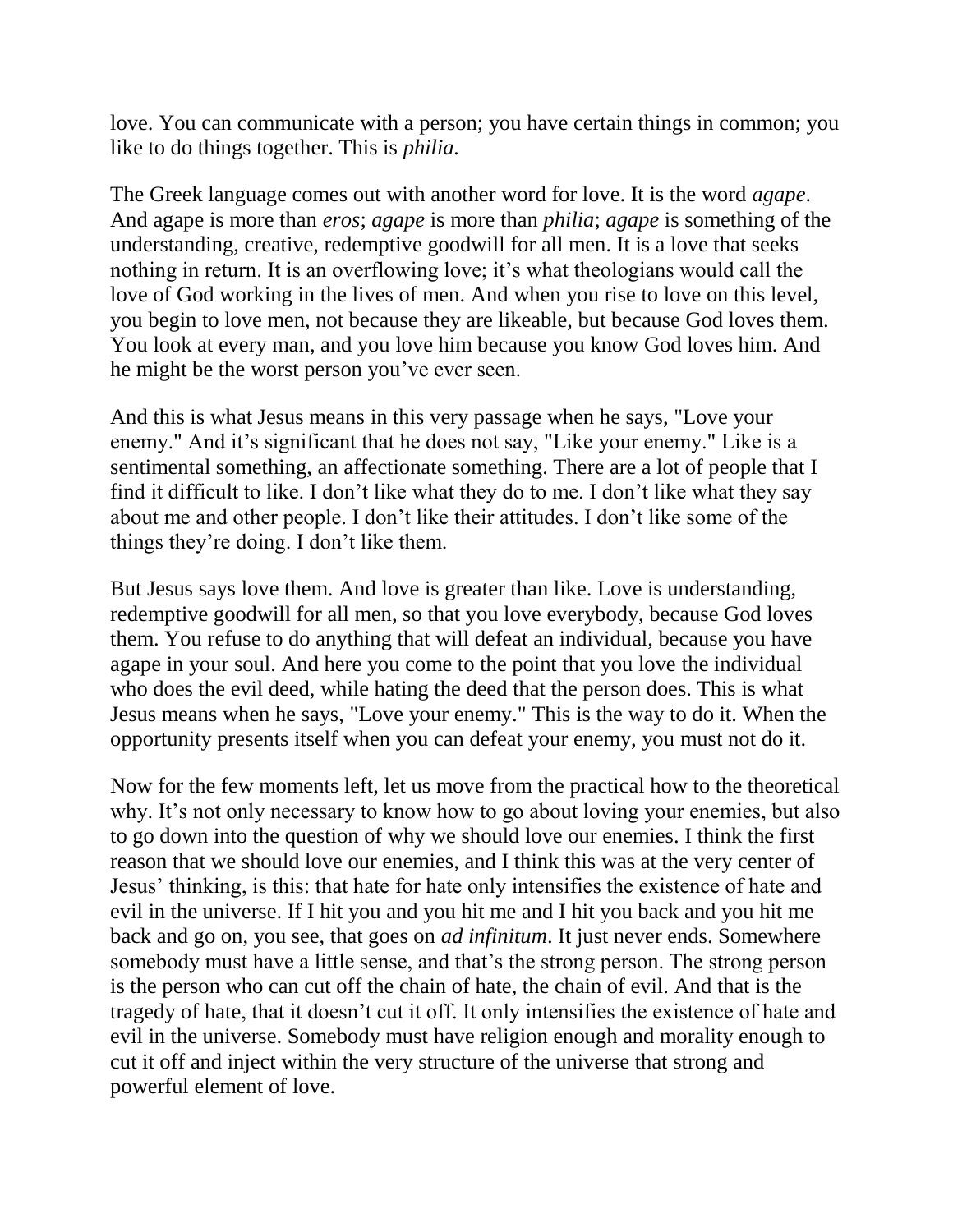I think I mentioned before that sometime ago my brother and I were driving one evening to Chattanooga, Tennessee, from Atlanta. He was driving the car. And for some reason the drivers were very discourteous that night. They didn't dim their lights; hardly any driver that passed by dimmed his lights. And I remember very vividly, my brother A. D. looked over and in a tone of anger said: "I know what I'm going to do. The next car that comes along here and refuses to dim the lights, I'm going to fail to dim mine and pour them on in all of their power." And I looked at him right quick and said: "Oh no, don't do that. There'd be too much light on this highway, and it will end up in mutual destruction for all. Somebody got to have some sense on this highway."

Somebody must have sense enough to dim the lights, and that is the trouble, isn't it? That as all of the civilizations of the world move up the highway of history, so many civilizations, having looked at other civilizations that refused to dim the lights, and they decided to refuse to dim theirs. And Toynbee tells that out of the twenty-two civilizations that have risen up, all but about seven have found themselves in the junk heap of destruction. It is because civilizations fail to have sense enough to dim the lights. And if somebody doesn't have sense enough to turn on the dim and beautiful and powerful lights of love in this world, the whole of our civilization will be plunged into the abyss of destruction. And we will all end up destroyed because nobody had any sense on the highway of history. Somewhere somebody must have some sense. Men must see that force begets force, hate begets hate, toughness begets toughness. And it is all a descending spiral, ultimately ending in destruction for all and everybody. Somebody must have sense enough and morality enough to cut off the chain of hate and the chain of evil in the universe. And you do that by love.

There's another reason why you should love your enemies, and that is because hate distorts the personality of the hater. We usually think of what hate does for the individual hated or the individuals hated or the groups hated. But it is even more tragic, it is even more ruinous and injurious to the individual who hates. You just begin hating somebody, and you will begin to do irrational things. You can't see straight when you hate. You can't walk straight when you hate. You can't stand upright. Your vision is distorted. There is nothing more tragic than to see an individual whose heart is filled with hate. He comes to the point that he becomes a pathological case. For the person who hates, you can stand up and see a person and that person can be beautiful, and you will call them ugly. For the person who hates, the beautiful becomes ugly and the ugly becomes beautiful. For the person who hates, the good becomes bad and the bad becomes good. For the person who hates, the true becomes false and the false becomes true. That's what hate does. You can't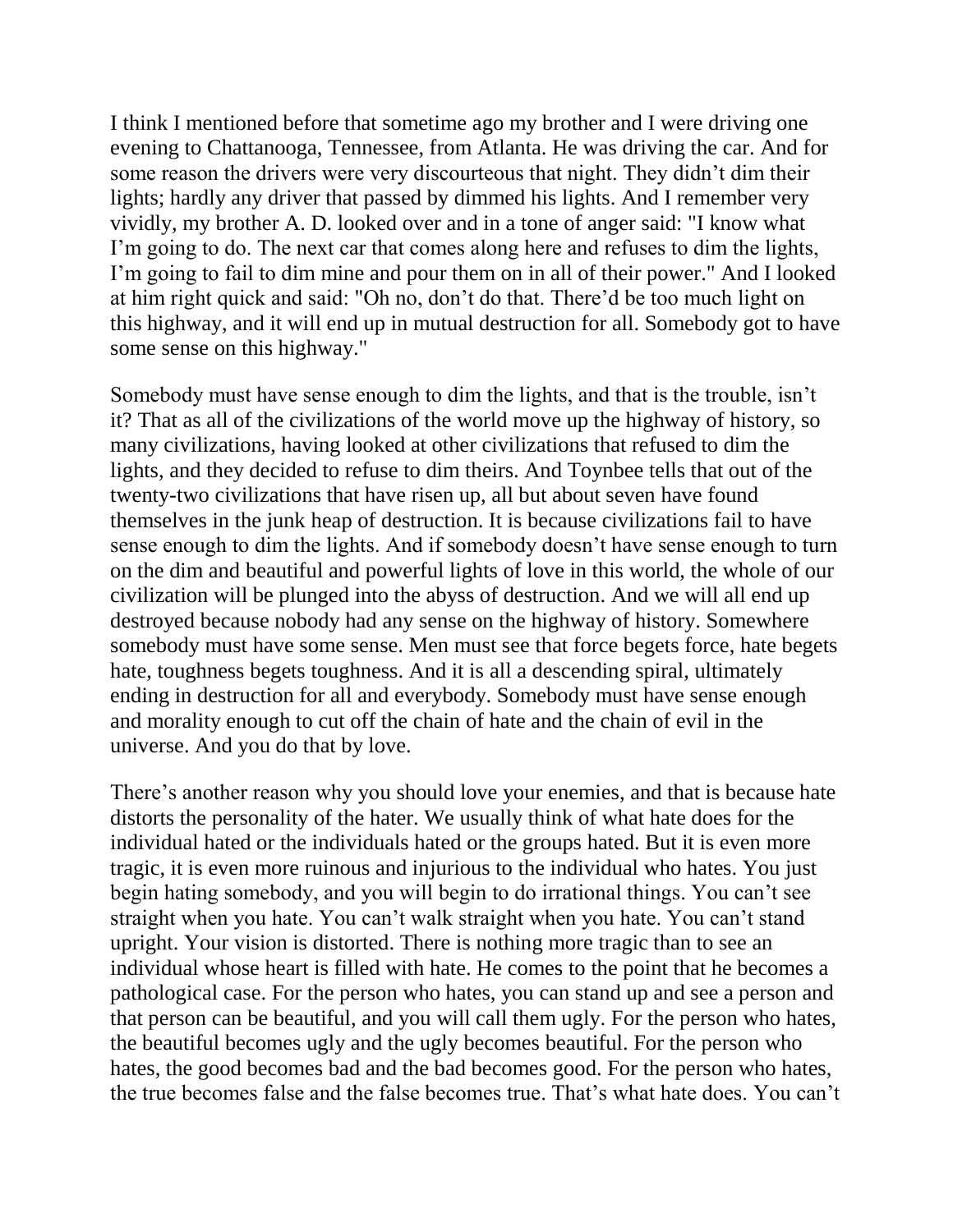see right. The symbol of objectivity is lost. Hate destroys the very structure of the personality of the hater. And this is why Jesus says hate [recording interrupted]…that you want to be integrated with yourself, and the way to be integrated with yourself is be sure that you meet every situation of life with an abounding love. Never hate, because it ends up in tragic, neurotic responses. Psychologists and psychiatrists are telling us today that the more we hate, the more we develop guilt feelings and we begin to subconsciously repress or consciously suppress certain emotions, and they all stack up in our subconscious selves and make for tragic, neurotic responses. And may this not be the neurosis of many individuals as they confront life that that is an element of hate there. And modern psychology is calling on us now to love. But long before modern psychology came into being, the world's greatest psychologist who walked around the hills of Galilee told us to love. He looked at men and said: "Love your enemies; don't hate anybody." It's not enough for us to hate your friends because—to to love your friends—because when you start hating anybody, it destroys the very center of your creative response to life and the universe; so love everybody. Hate at any point is a cancer that gnaws away at the very vital center of your life and your existence. It is like eroding acid that eats away the best and the objective center of your life. So Jesus says love, because hate destroys the hater as well as the hated.

Now there is a final reason I think that Jesus says, "Love your enemies." It is this: that love has within it a redemptive power. And there is a power there that eventually transforms individuals. That's why Jesus says, "Love your enemies." Because if you hate your enemies, you have no way to redeem and to transform your enemies. But if you love your enemies, you will discover that at the very root of love is the power of redemption. You just keep loving people and keep loving them, even though they're mistreating you. Here's the person who is a neighbor, and this person is doing something wrong to you and all of that. Just keep being friendly to that person. Keep loving them. Don't do anything to embarrass them. Just keep loving them, and they can't stand it too long. Oh, they react in many ways in the beginning. They react with bitterness because they're mad because you love them like that. They react with guilt feelings, and sometimes they'll hate you a little more at that transition period, but just keep loving them.

And by the power of your love they will break down under the load. That's love, you see. It is redemptive, and this is why Jesus says love. There's something about love that builds up and is creative. There is something about hate that tears down and is destructive. So love your enemies.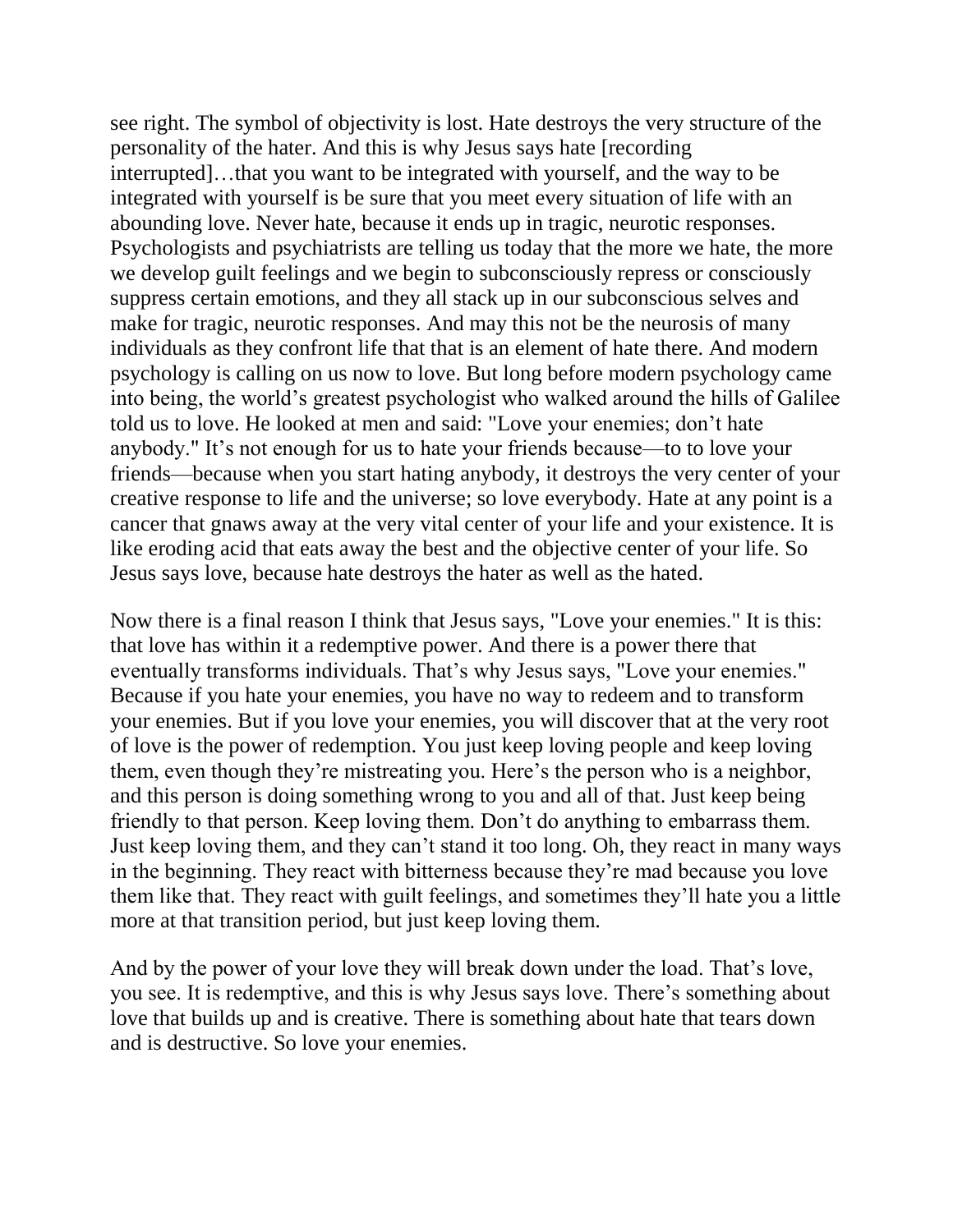I think of one of the best examples of this. We all remember the great president of this United States, Abraham Lincoln—these United States rather. You remember when Abraham Lincoln was running for president of the United States, there was a man who ran all around the country talking about Lincoln. He said a lot of bad things about Lincoln, a lot of unkind things. And sometimes he would get to the point that he would even talk about his looks, saying, "You don't want a tall, lanky, ignorant man like this as the president of the United States." He went on and on and on and went around with that type of attitude and wrote about it. Finally, one day Abraham Lincoln was elected president of the United States. And if you read the great biography of Lincoln, if you read the great works about him, you will discover that as every president comes to the point, he came to the point of having to choose a Cabinet. And then came the time for him to choose a Secretary of War. He looked across the nation, and decided to choose a man by the name of Mr. Stanton. And when Abraham Lincoln stood around his advisors and mentioned this fact, they said to him: "Mr. Lincoln, are you a fool? Do you know what Mr. Stanton has been saying about you? Do you know what he has done, tried to do to you? Do you know that he has tried to defeat you on every hand? Do you know that, Mr. Lincoln? Did you read all of those derogatory statements that he made about you?" Abraham Lincoln stood before the advisors around him and said: "Oh yes, I know about it; I read about it; I've heard him myself. But after looking over the country, I find that he is the best man for the job."

Mr. Stanton did become Secretary of War, and a few months later, Abraham Lincoln was assassinated. And if you go to Washington, you will discover that one of the greatest words or statements ever made by, about Abraham Lincoln was made about this man Stanton. And as Abraham Lincoln came to the end of his life, Stanton stood up and said: "Now he belongs to the ages."

And he made a beautiful statement concerning the character and the stature of this man. If Abraham Lincoln had hated Stanton, if Abraham Lincoln had answered everything Stanton said, Abraham Lincoln would have not transformed and redeemed Stanton. Stanton would have gone to his grave hating Lincoln, and Lincoln would have gone to his grave hating Stanton. But through the power of love Abraham Lincoln was able to redeem Stanton.

That's it. There is a power in love that our world has not discovered yet. Jesus discovered it centuries ago. Mahatma Gandhi of India discovered it a few years ago, but most men and most women never discover it. For they believe in hitting for hitting; they believe in an eye for an eye and a tooth for a tooth; they believe in hating for hating; but Jesus comes to us and says, "This isn't the way."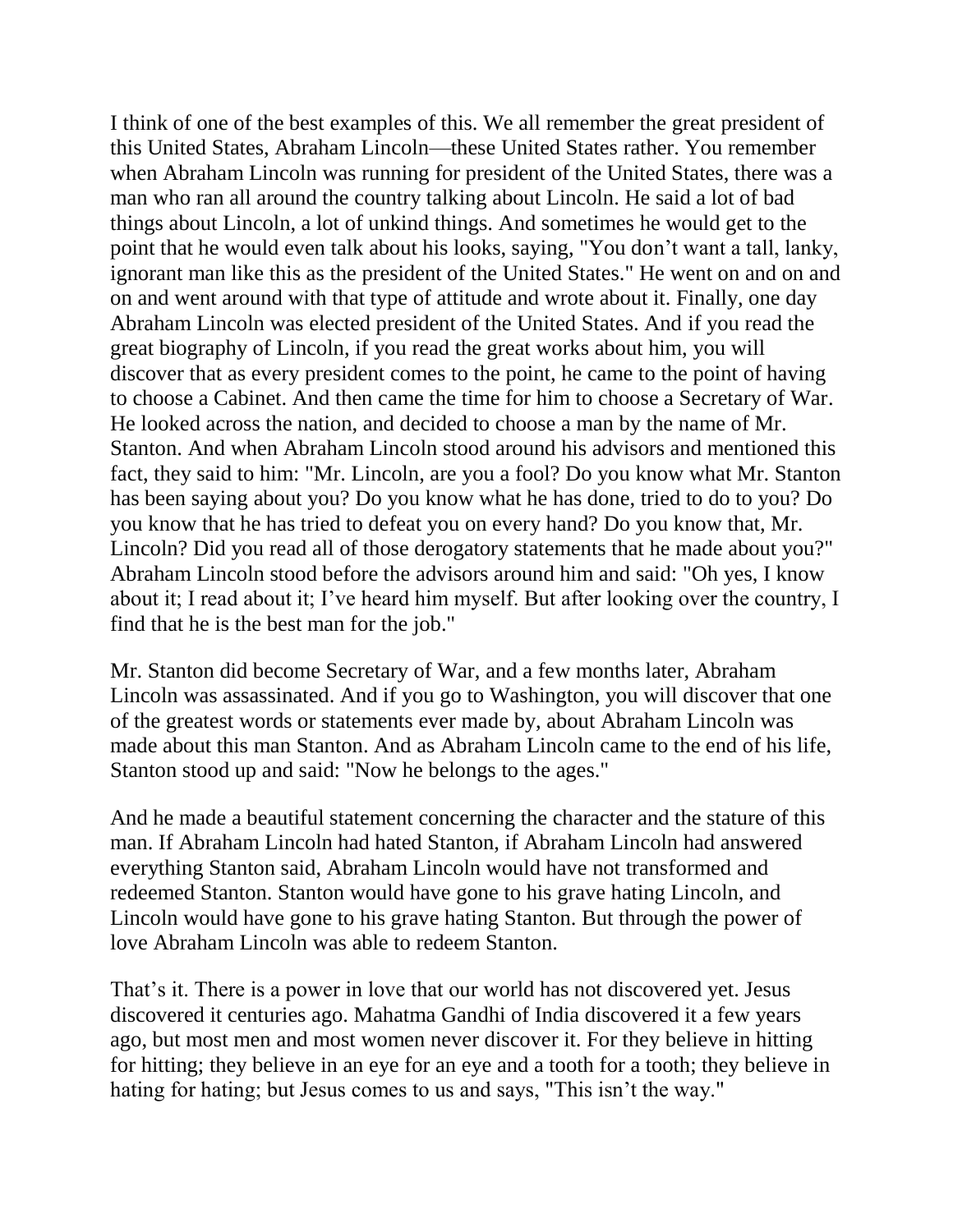And oh this morning, as I think of the fact that our world is in transition now. Our whole world is facing a revolution. Our nation is facing a revolution, our nation. One of the things that concerns me most is that in the midst of the revolution of the world and the midst of the revolution of this nation, that we will discover the meaning of Jesus' words.

History unfortunately leaves some people oppressed and some people oppressors. And there are three ways that individuals who are oppressed can deal with their oppression. One of them is to rise up against their oppressors with physical violence and corroding hatred. But oh this isn't the way. For the danger and the weakness of this method is its futility. Violence creates many more social problems than it solves. And I've said, in so many instances, that as the Negro, in particular, and colored peoples all over the world struggle for freedom, if they succumb to the temptation of using violence in their struggle, unborn generations will be the recipients of a long and desolate night of bitterness, and our chief legacy to the future will be an endless reign of meaningless chaos. Violence isn't the way.

Another way is to acquiesce and to give in, to resign yourself to the oppression. Some people do that. They discover the difficulties of the wilderness moving into the promised land, and they would rather go back to the despots of Egypt because it's difficult to get in the promised land. And so they resign themselves to the fate of oppression; they somehow acquiesce to this thing. But that too isn't the way because non-cooperation with evil is as much a moral obligation as is cooperation with good.

But there is another way. And that is to organize mass non-violent resistance based on the principle of love. It seems to me that this is the only way as our eyes look to the future. As we look out across the years and across the generations, let us develop and move right here. We must discover the power of love, the power, the redemptive power of love. And when we discover that we will be able to make of this old world a new world. We will be able to make men better. Love is the only way. Jesus discovered that.

Not only did Jesus discover it, even great military leaders discover that. One day as Napoleon came toward the end of his career and looked back across the years—the great Napoleon that at a very early age had all but conquered the world. He was not stopped until he became, till he moved out to the battle of Leipzig and then to Waterloo. But that same Napoleon one day stood back and looked across the years, and said: "Alexander, Caesar, Charlemagne, and I have built great empires. But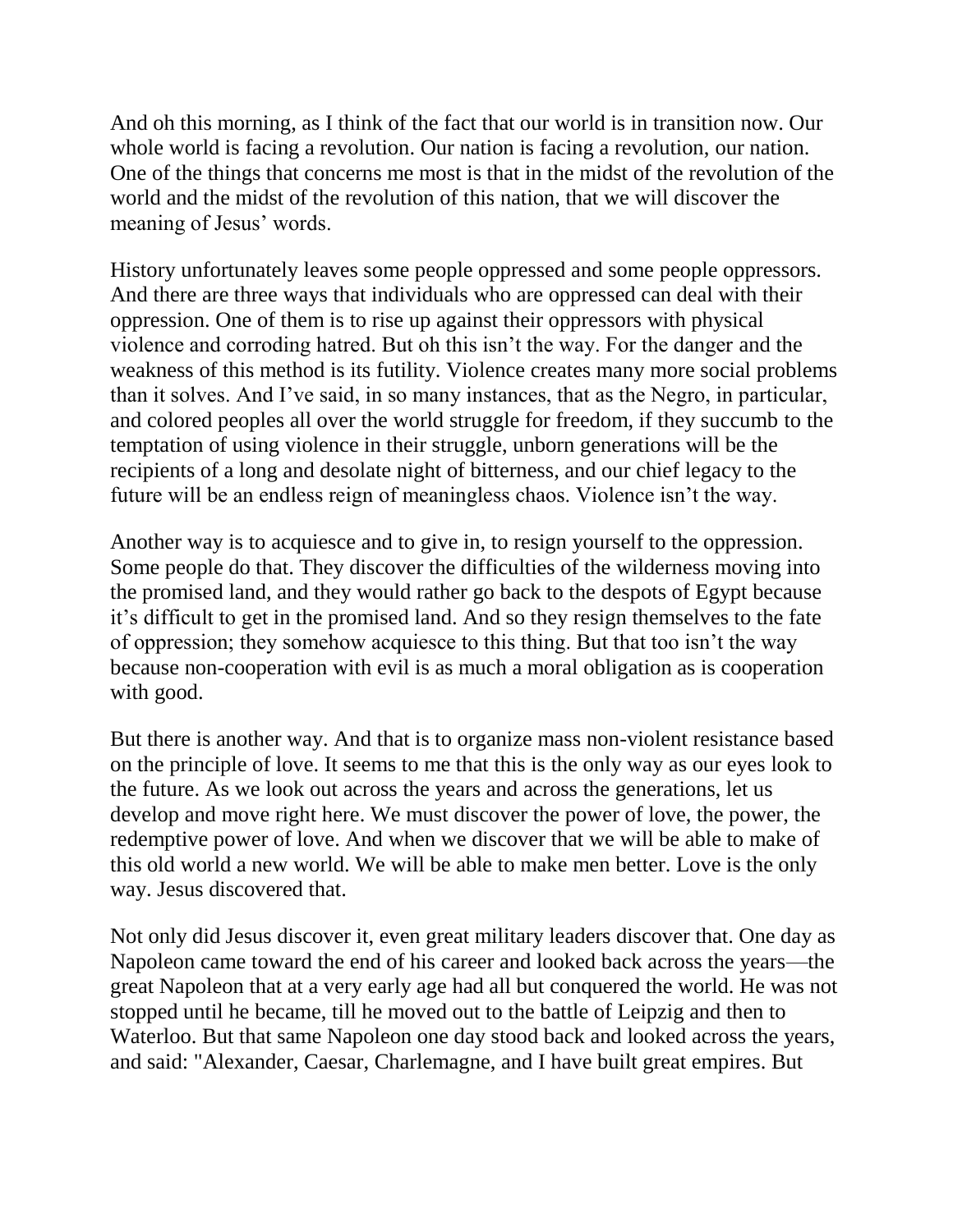upon what did they depend? They depended upon force. But long ago Jesus started an empire that depended on love, and even to this day millions will die for him."

Yes, I can see Jesus walking around the hills and the valleys of Palestine. And I can see him looking out at the Roman Empire with all of her fascinating and intricate military machinery. But in the midst of that, I can hear him saying: "I will not use this method. Neither will I hate the Roman Empire." [Radio Announcer:] (WRMA, Montgomery, Alabama. Due to the fact of the delay this morning, we are going over with the sermon.) [several words inaudible] . . . and just start marching.

And I'm proud to stand here in Dexter this morning and say that that army is still marching. It grew up from a group of eleven or twelve men to more than seven hundred million today. Because of the power and influence of the personality of this Christ, he was able to split history into a.d. and b.c. Because of his power, he was able to shake the hinges from the gates of the Roman Empire. And all around the world this morning, we can hear the glad echo of heaven ring:

Jesus shall reign wherever sun,

Does his successive journeys run;

His kingdom spreads from shore to shore,

Till moon shall wane and wax no more.

We can hear another chorus singing: "All hail the power of Jesus name!"

We can hear another chorus singing: "Hallelujah, hallelujah! He's King of Kings and Lord of Lords. Hallelujah, hallelujah!"

We can hear another choir singing: